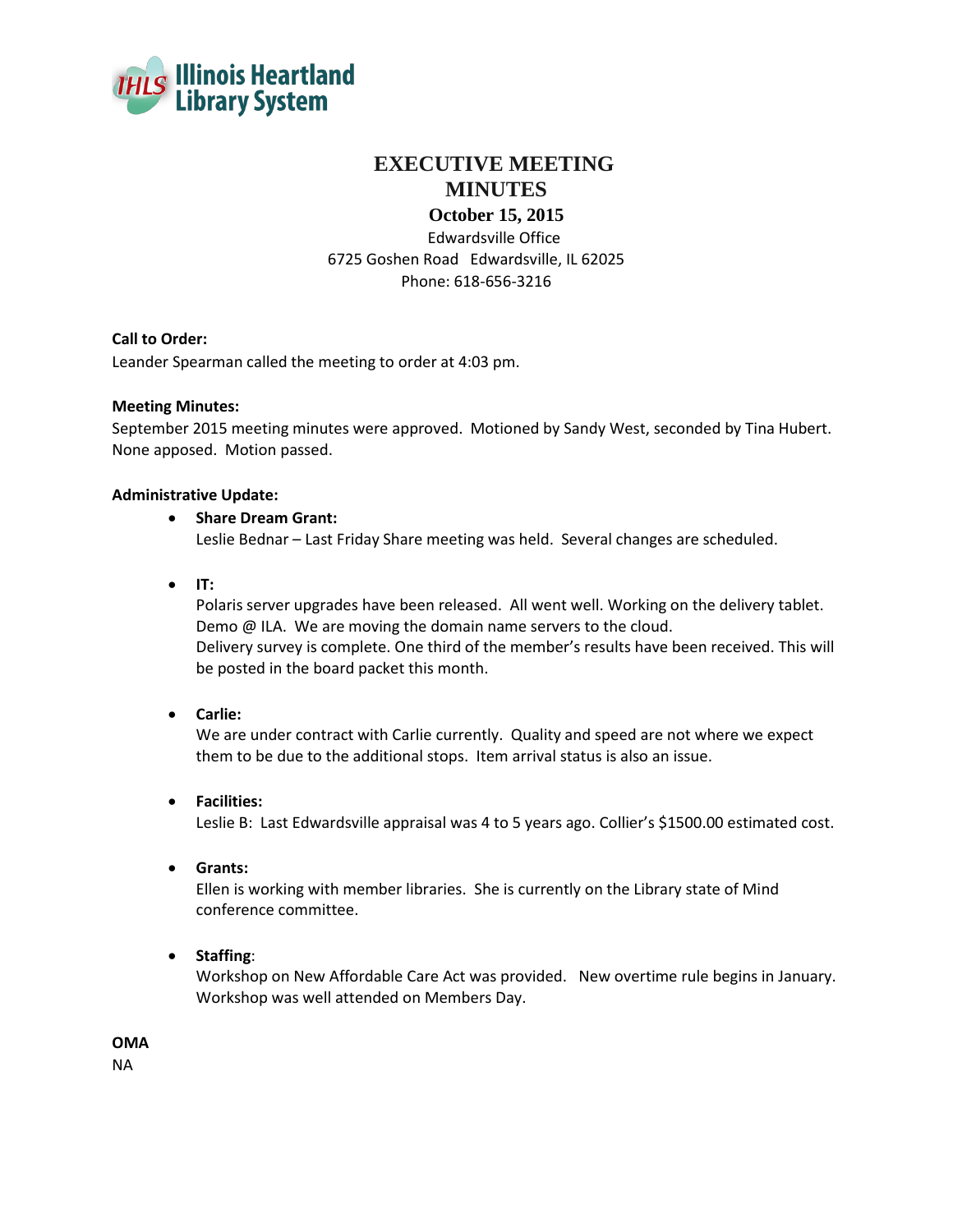

### **Committee Updates:**

- **Membership and Policy:** was not held
- **Finance:** Will be held 10/20 @ 4pm. Will provide audit information. Plan to schedule special audit meeting.
- **Personnel:** One item changing 'related employers can be employed with IHLS but cannot work in the same department.'
- **Facilities and Operations:** No report
- **Long Range Planning:** No report

#### **Unfinished Business:**

- **Open Board Seat:** Trustee Clyde Hall from Mount Version agreed to serve. No one else has stepped forward yet.
- **Audit:** Received draft audit and are reworking parts. Expect final draft next week. There is one comment listed. This comment states that the auditors prepared out financial statements & not IHLS. This is a legal requirement and must be stated when we use one firm for both. Financial was comfortable with that process. It is going smoothly.

## **New Email Addresses:**

These are now listed on the board contact page. Each board members should have received instructions from Brandon regarding accessing your mailbox. We will send out again to confirm.

#### **New Business:**

- **State Budget Crisis:** Annual report: 6/30 fund balances and liability reports will be provided. We will provide 2 cash flow balances. Adrienne and Leslie worked on the projections. All are consistent. Health insurance is the only area that shows some increase. Projection: We can go 12-14 months before cash funds are exhausted. Capital project reserves are not yet funded. Twelve months was determined from the beginning of fiscal year based on last year's rate of spending. SHARE Fund – two cash reserve funds, 1-Operations and 2-Computer development fund. This will take SHARE to the end of March. SHARE fees are not a concern in this case. Per Capita Grants pay fee's.
	- o Time to look at a crisis management plan.
	- o Started an advocacy campaign at Member Day
	- $\circ$  Per Tina pensions may not be paid soon.
- $\bullet$  ILA ???
- **Board – plan to meet with the state**. We will travel to Springfield and meet with Ann. Currently it will be Leander and Leslie. Goal is to get an upfront answer and some direction. Will reach out to the board to organize.
- **Roll Call Board Meeting format**:
	- $\circ$  We will change our format for roll call. We no longer will as for a roll call vote in all situations. It will be used only when required. Will cover at the upcoming board meeting.
	- o Tina Hubert motioned to change the format, seconded by Susan Justice. All were in agreement. Motion passed.
- **Board Meeting location**: taking into consideration budget cost, the primary location will change to Edwardsville. Effingham will still be a VTEL location. Lynda Clemmons motioned to change